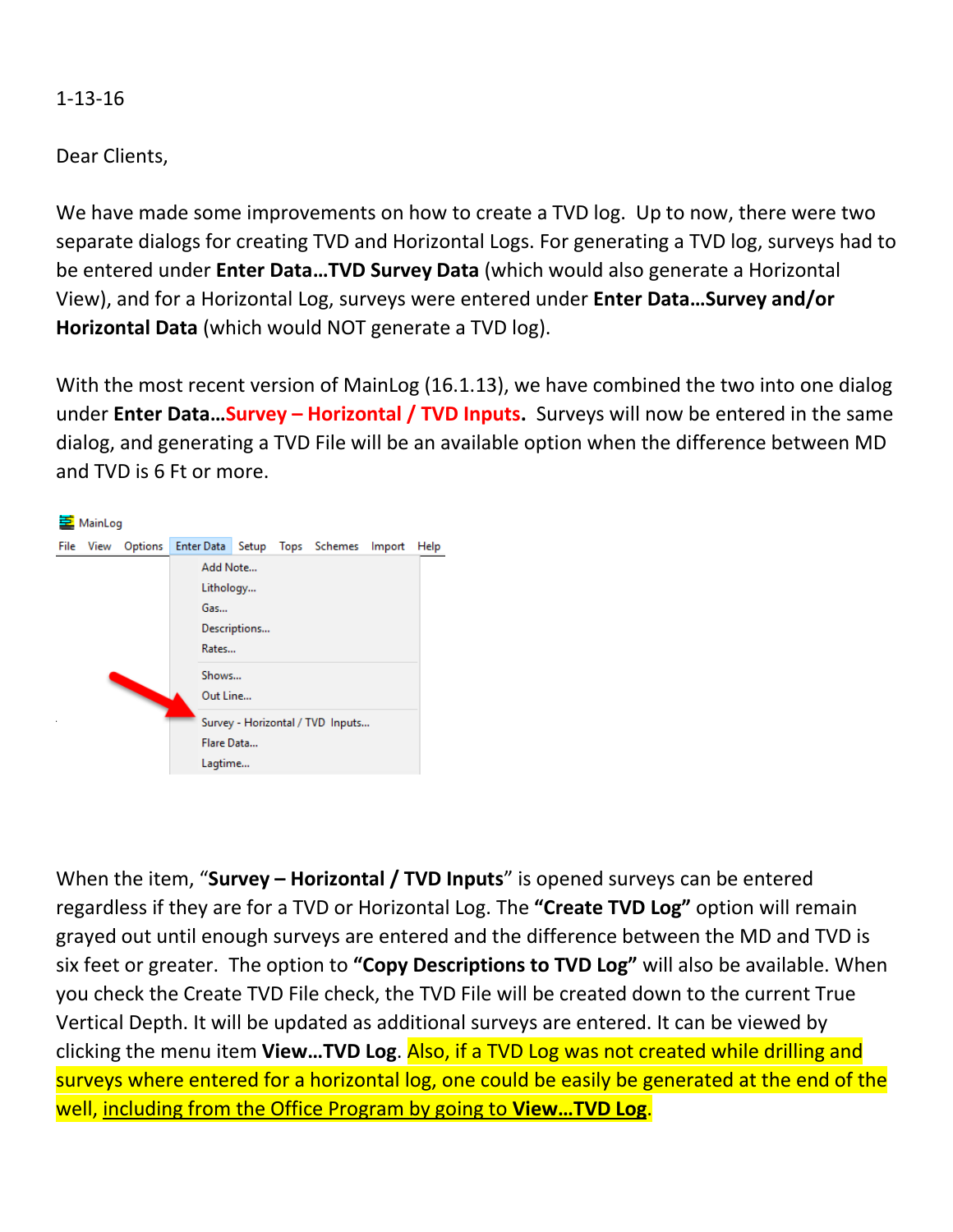| <b>SURVEY DATA INPUTS</b>                                                                                                                                                                                                                                    | ×                                                           |
|--------------------------------------------------------------------------------------------------------------------------------------------------------------------------------------------------------------------------------------------------------------|-------------------------------------------------------------|
| Survey data entered will be used to create a<br>horizontal view when appropriate. TVD files can<br>also be created or updated by checking the Create<br>or Update TVD File checkbox. Refer to the manual<br>for more infromation.                            | Delete<br>Create TVD Log<br>Copy Descriptions To<br>TVD Log |
| Enter Values<br>DOG LEG<br><b>SEVERITY</b><br>INCL<br>VERT SECT<br>MD.<br>TVD.<br>AZM<br>Last Entries                                                                                                                                                        | SAVE                                                        |
| MD=13582 Incl=89.4 AZM=359.0 TVD=11142.86 VSec=2684.1 DLS=0.6<br>MD=13488 Incl=89.4 AZM=359.6 TVD=11141.88 VSec=2590.1 DLS=1.3<br>MD=13392 Incl=89.1 AZM=0.8 TVD=11140.64 VSec=2495.1 DLS=0.3<br>MD=13298 Incl=88.9 AZM=0.6 TVD=11138.98 VSec=2400.1 DLS=2.0 | v<br>DONE                                                   |

When going back to enter in additional surveys, the box will now read **"Update TVD File"** and will default to being checked, and the TVD file will be updated as new survey data is entered.

| <b>SURVEY DATA INPUTS</b>                                                                                                                                                                                                          | ×                               |
|------------------------------------------------------------------------------------------------------------------------------------------------------------------------------------------------------------------------------------|---------------------------------|
| Survey data entered will be used to create a<br>horizontal view when appropriate. TVD files can<br>also be created or updated by checking the Create<br>or Update TVD File checkbox. Refer to the manual<br>lfor more infromation. | Delete<br>IV Update TVD File    |
|                                                                                                                                                                                                                                    | Copy Descriptions To<br>TVD Log |
| <b>Enter Values</b><br>DOG LEG<br>SEVERITY<br>INCL<br>AZM<br><b>VERT SECT</b><br>MD<br>TVD.                                                                                                                                        |                                 |
|                                                                                                                                                                                                                                    | <b>SAVE</b>                     |
| <b>Last Entries</b>                                                                                                                                                                                                                |                                 |
| MD=8634 Incl=93.6 AZM=239.3 TVD=5794.10 VSec=2971.0 DLS=0.0<br>MD=8604 Incl=93.6 AZM=239.3 TVD=5794.12 VSec=2971.1 DLS=0.0<br>MD=8568 Incl=93.6 AZM=239.3 TVD=5797.60 VSec=2916.0 DLS=0.0                                          |                                 |
| MD=8548 Incl=93.6 AZM=239.3 TVD=5797.57 VSec=2916.2 DLS=0.0                                                                                                                                                                        | v<br>DONE                       |
|                                                                                                                                                                                                                                    |                                 |
|                                                                                                                                                                                                                                    |                                 |

ANYTIME, **(Including in the Office Version),** the appropriate survey data is contained in the MD file, a TVD file can be created by going to **View…TVD Log.** Note, if no surveys are entered or if the difference between the MD and TVD is less than six feet then there is no option from **View\TVD Log.**

If you do create a TVD log in the field and generate a ML\_ file to e-mail in, the TVD log will be included. Just to refresh, when the TVD is created the TVD filename will be the same as the MD file name except the first character in the filename is replaced with the tilde symbol. ( $\sim$ ) IE...If MD filename is **test.mlw**, the TVD filename will be **~est.mlw**. TVD files can be edited if there is a drilling key present, but they cannot be put into drilling mode.